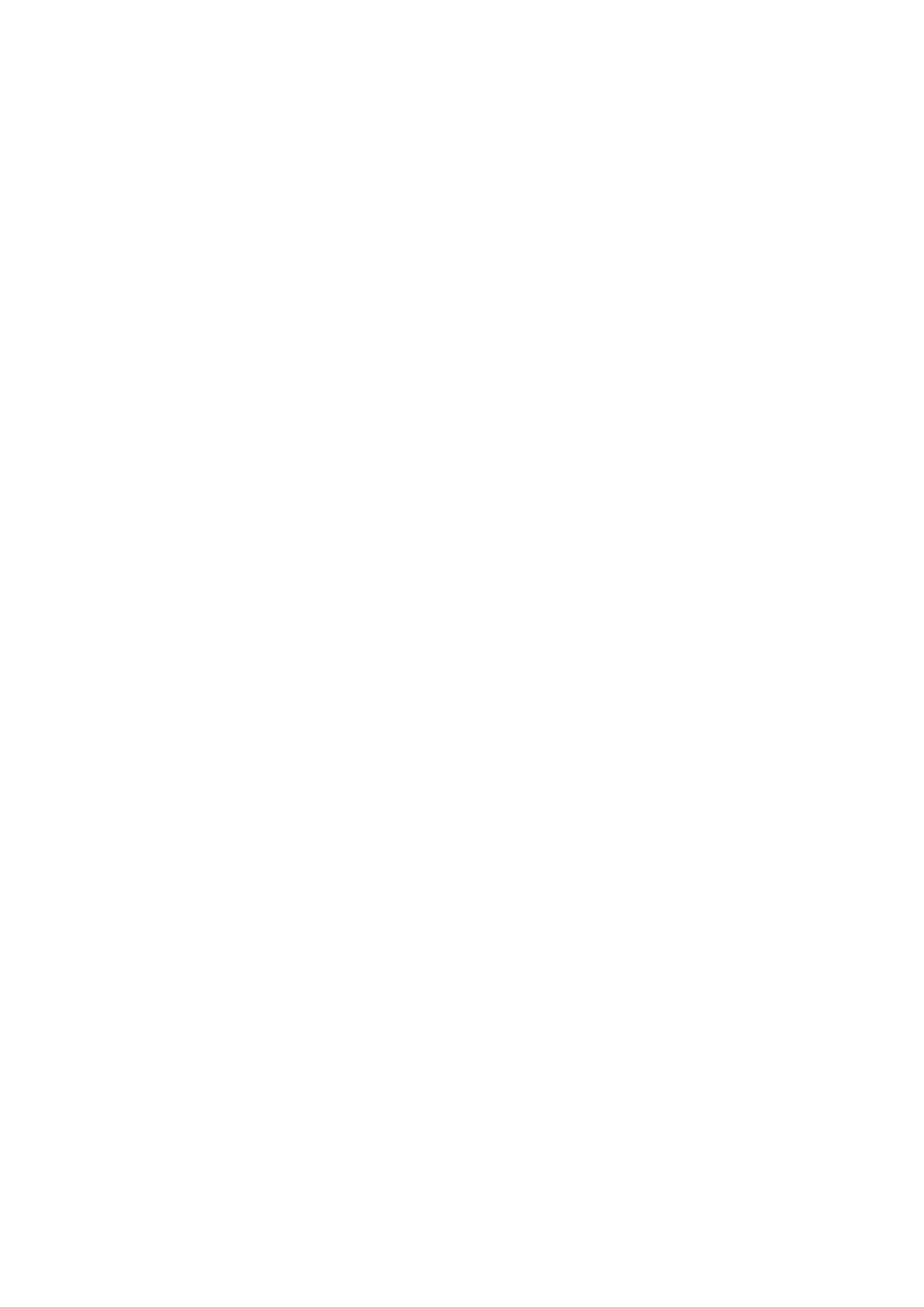#### **CI GAMES S.A. Management Board Statement**

Pursuant to the Regulation of the Minister of Finance of 19 February 2009 (Journal of Laws no. 33, item 259 as amended) *on the ongoing and periodic information submitted by the securities issuers and the requirements of considering the information required under the law of the non-member state as equivalent*, the Management Board of CI Games S.A. represents that according to their best knowledge the half-yearly consolidated financial statement and comparable data were prepared in compliance with the applicable accounting principles and reflect the material and financial standing of CI Games Capital Group, and its financial result, truly, accurately and clearly and that the half-yearly report on the Group operations includes a true picture of the development, achievements and standings of CI Games Capital Group, including the list of basic threats and risk.

The Management Board of CI Games S.A. represents the entity authorized to audit the financial statements, auditing the financial statement of the Group, was appointed in accordance with the legal regulations and that entity and chartered auditors met the conditions for issuing an independent and impartial report on auditing the financial statement according to the applicable regulations and professional standards.

Management Board President Management Board Member

**Marek Tymiński Adam Pieniacki** 

Management Board Member **Management Board Member** Management Board Member

**Monika Rumianek Łukasz Misiurski** 

Warsaw, August 31, 2015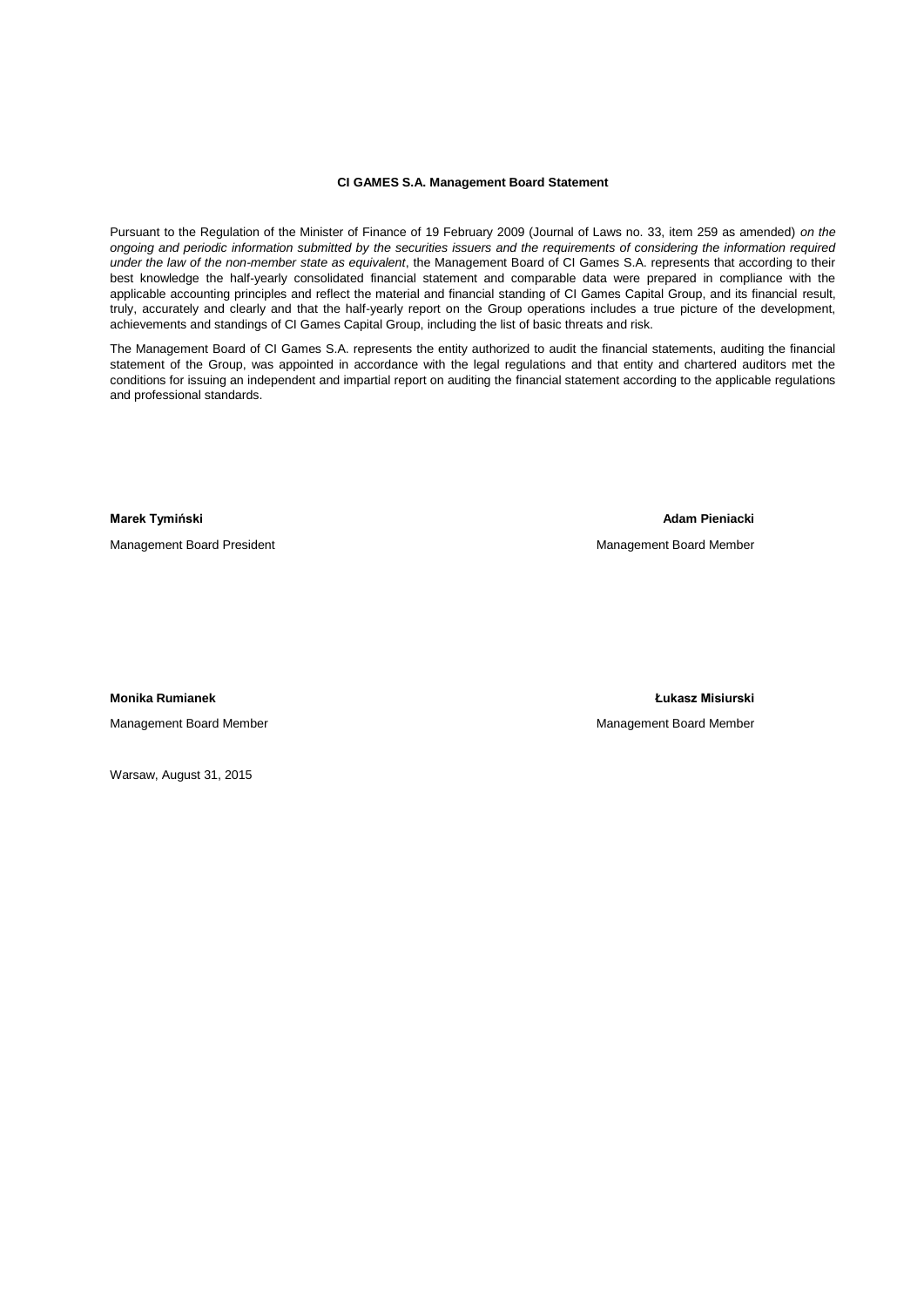# Table of contents

|    | 5. Indication of shareholders holding directly or indirectly through subsidiaries at least 5% of total votes at the Issuers's General                                                                                                                          |  |
|----|----------------------------------------------------------------------------------------------------------------------------------------------------------------------------------------------------------------------------------------------------------------|--|
|    | 6. Presentation of the Issuer's shareholdings right to shares by the Issuer's management or supervisory personnel 5                                                                                                                                            |  |
|    | 7. Indication of proceedings in progress before a court, competent authority for arbitration proceedings or public administration                                                                                                                              |  |
|    |                                                                                                                                                                                                                                                                |  |
| 9. |                                                                                                                                                                                                                                                                |  |
|    | 10. Other information which the Issuer believes is essential for assessment of its HR, asset or financial situations, financial result<br>and change thereto, as well as information essential for assessing the Issuer's ability to satisfy its liabilities 5 |  |
|    | 11. Indication of factors which, in the opinion of the Issuer, may have an impact on the financial results achievement by the                                                                                                                                  |  |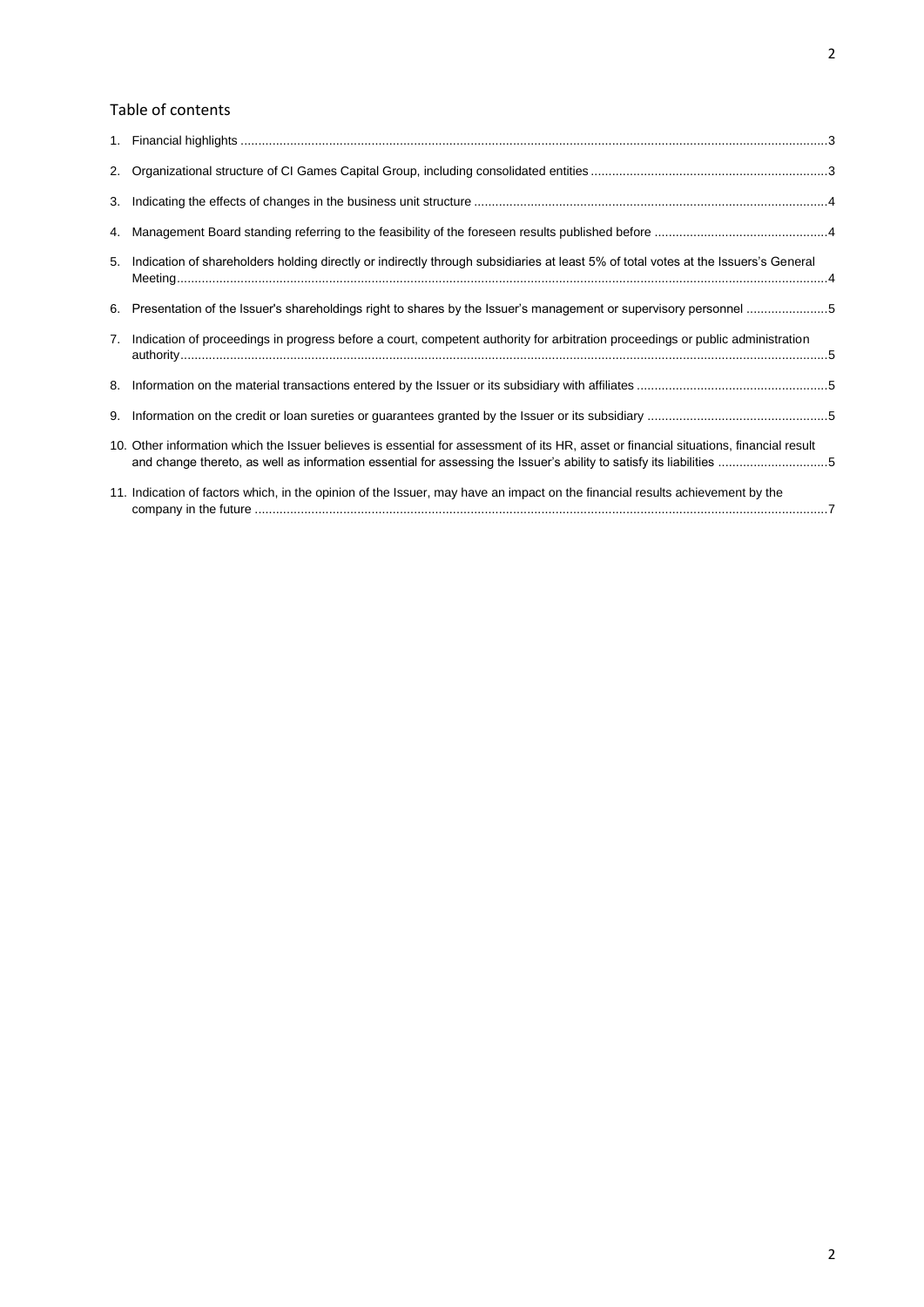# <span id="page-4-0"></span>**1. Financial highlights**

| <b>CONSOLIDATED STATEMENT OF PROFIT AND</b>  | HY1 2015   |            | HY1 2014   |            |
|----------------------------------------------|------------|------------|------------|------------|
| <b>LOSS</b>                                  | <b>PLN</b> | <b>EUR</b> | <b>PLN</b> | <b>EUR</b> |
|                                              | thousand   | thousand   | thousand   | thousand   |
| Net revenue from sales                       | 7,457      | 1,804      | 25,811     | 6,177      |
| Profit / (Loss) from operating activities    | -4,779     | $-1,156$   | $-13,267$  | $-3,175$   |
| Gross profit / (loss)                        | -3,725     | $-901$     | $-13,496$  | $-3,230$   |
| Net profit / (loss)                          | $-2.794$   | -676       | $-13,387$  | $-3,204$   |
| Number of shares (in thousands)              | 13,914     | 13,914     | 13,914     | 13,914     |
| Profit (loss) per ordinary share (PLN/share) | $-0.20$    | $-0.05$    | $-0.96$    | $-0.23$    |

| <b>CONSOLIDATED STATEMENT OF PROFIT AND</b>  |            | Q2 2015    | Q2 2014    |            |
|----------------------------------------------|------------|------------|------------|------------|
| <b>LOSS</b>                                  | <b>PLN</b> | <b>EUR</b> | <b>PLN</b> | <b>EUR</b> |
|                                              | thousand   | thousand   | thousand   | thousand   |
| Net revenue from sales                       | 3,502      | 850        | 19,138     | 4,592      |
| Profit / (Loss) from operating activities    | -4,170     | $-1,012$   | $-11,805$  | $-2,833$   |
| Gross profit / (loss)                        | -4,258     | $-1.034$   | $-11.954$  | $-2,868$   |
| Net profit / (loss)                          | $-2,827$   | -686       | $-11.929$  | $-2,862$   |
| Number of shares (in thousands)              | 13,914     | 13,914     | 13,914     | 13,914     |
| Profit (loss) per ordinary share (PLN/share) | $-0.20$    | $-0.05$    | $-0.86$    | $-0.21$    |

|                                             |           | HY1 2015   | HY1 2014  |            |
|---------------------------------------------|-----------|------------|-----------|------------|
| <b>CONSOLIDATED STATEMENT OF CASH FLOWS</b> | PI N      | <b>EUR</b> | PLN       | <b>EUR</b> |
|                                             | thousand  | thousand   | thousand  | thousand   |
| Net cash flows from operating activities    | 13,915    | 3,366      | 3,021     | 723        |
| Net cash flows from investing activities    | $-10.242$ | $-2.477$   | $-15.326$ | $-3,668$   |
| Net cash flows from financing activities    | $-41$     | $-10$      | 8,093     | 1,937      |
| Net cash flows                              | 3,632     | 879        | $-4.212$  | $-1,008$   |

| <b>CONSOLIDATED BALANCE</b>         | 30.06.2015 |            | 30.06.2015 |            | 31.12.2014 |            |
|-------------------------------------|------------|------------|------------|------------|------------|------------|
| <b>SHEET</b>                        | <b>PLN</b> | <b>EUR</b> | <b>PLN</b> | <b>EUR</b> | <b>PLN</b> | <b>EUR</b> |
|                                     | thousand   | thousand   | thousand   | thousand   | thousand   | thousand   |
| Non-current assets                  | 62,592     | 14,923     | 66,608     | 16,008     | 56,997     | 13,372     |
| Current assets                      | 29,882     | 7,124      | 26,160     | 6,287      | 42,261     | 9,915      |
| <b>Total assets</b>                 | 92,474     | 22,047     | 92,768     | 22,295     | 99,258     | 23,287     |
| Equity                              | 80,256     | 19,134     | 67,334     | 16,183     | 83,042     | 19,483     |
| Share capital                       | 1,391      | 332        | 1,391      | 334        | 1,391      | 326        |
| <b>Liabilities</b>                  | 12,218     | 2,913      | 25,434     | 6,113      | 16,216     | 3,804      |
| Non-current liabilities             | 3,868      | 922        | 2,647      | 636        | 4,468      | 1,048      |
| Short-term liabilities              | 8,350      | 1,991      | 22,787     | 5,476      | 11,748     | 2,756      |
| <b>Total equity and liabilities</b> | 92,474     | 22,047     | 92,768     | 22,295     | 99,258     | 23,287     |

# <span id="page-4-1"></span>**2. Organizational structure of CI Games Capital Group, including consolidated entities**

The CI Games Capital Group operates in the global video game development and publishing market. The parent company, CI Games S.A., is the first publicly traded company in this sector in Central and Eastern Europe and the first to emerge as an international player and generate outstanding market and financial performance. The Group's strategic goal is to build a portfolio of recognizable brands in the most popular video-game genres using its advanced know-how and experienced team.

In the gaming market, the Capital Group operates as:

- Developer, with in-house production studios,
- Publisher of own games and licensed products, being responsible for marketing strategy and product roll outs using local distributors,
- Distributor, selling products directly to retail chains and online.

The Group is investing in expanding its management and creative team through hiring developers with years of experience in managing projects at well-respected studios throughout the world. The Group also works with leading technology providers and makes use of the latest equipment and software. The Issuer has executed agreements on game development and independent distribution with owners of the most popular gaming consoles, i.e. Sony and Microsoft. The Group produces games for previous generation platforms (PlayStation®3 and Xbox360®), new generation (Xbox One® and PlayStation®4), as well as for PCs. In order to maximize sales performance and marketing potential, CI Games collaborates with international distributors who operate in specific regional markets and are responsible for implementing promotional plans.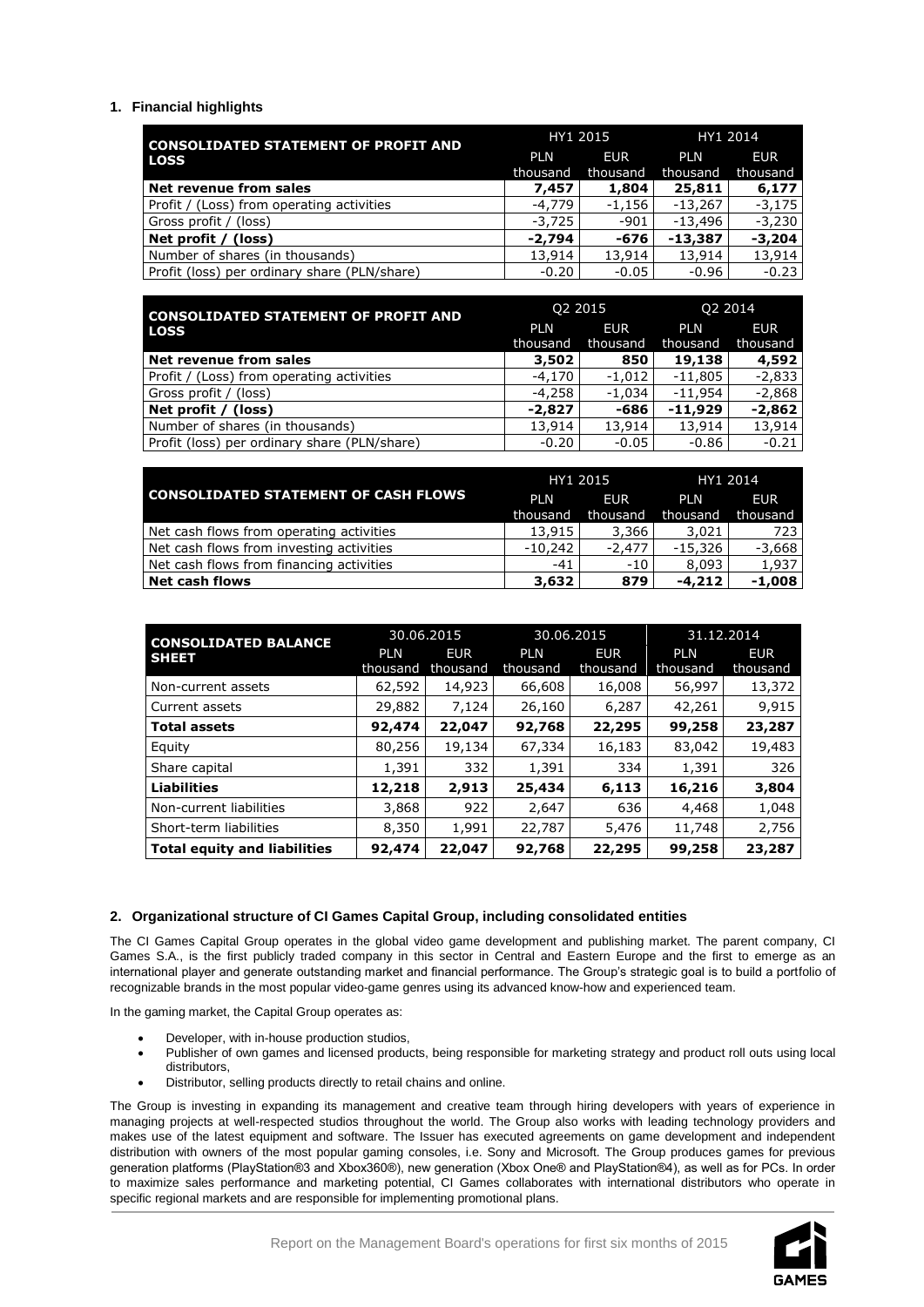Through combining the above three functions, the Group may effectively control the process of game development and distribution.

Composition of the CI Games Capital Group as at 6/30/2015:

- **CI Games S.A.** (formerly City Interactive S.A.) a Warsaw-based company. Share capital: PLN 1,391,449.90. Group parent.
- **CI Games USA Inc**. (formerly City Interactive USA Inc.) a company having its registered office in Delaware, USA. Share capital: USD 50,000. 100% of shares held by CI Games S.A. Company subject to consolidation from Q2 2008.
- **CI Games Germany GmbH** (formerly City Interactive Germany GmbH) a company having its registered office in Frankfurt am Main, Germany. Share capital: EUR 25,000. 100% of shares held by CI Games S.A. The Company is subject to consolidation starting from Q2 of 2008. On 24 July 2015, due to the absence of any material transactions and operations in the Company, the Issuer started the process of its liquidation.
- **City Interactive Studio S.R.L.** a company having its registered office in Bucharest, Romania. 100% of shares held by CI Games S.A. This company is subject to consolidation from Q4 2011. On Friday, November 7, 2014, the company filed for bankruptcy at the VII Civil Division, Court in Bucharest.
- **Business Area Sp. z o.o.**  a company having its registered office in Warsaw , subject to consolidation from Q3 of 2010. Share capital of PLN 5,000. 100% of shares held by CI Games S.A.
- **Business Area Spółka z ograniczoną odpowiedzialnością Spółka Jawna** (transformed from Business Area Spółka z ograniczoną odpowiedzialnością S.K.A.) – company headquartered in Warsaw. The company is subject to consolidation from Q1 2014. On Friday, September 26, 2014, Business Area Spółka z ograniczoną odpowiedzialnością S.K.A. was transformed into Business Area Spółka z ograniczoną odpowiedzialnością Spółka Jawna.
- **CI Games Spółka Akcyjna Spółka Jawna** (transformed from CI Games IP Sp. z o.o.) company headquartered in Warsaw. 99.99% of shares held by CI Games Cyprus Ltd. On 13 May 2014, pursuant to the Agreement by and between CI Games Cyprus Ltd. and Business Area Spółka z ograniczoną odpowiedzialnością S.K.A., the shares were transferred to Business Area Spółka z ograniczoną odpowiedzialnością S.K.A.; 0.01% of shares are held by the Group parent. The company is subject to consolidation from Q1 2014. On Friday, September 19, 2014, CI Games IP Sp. z o.o. was transformed into CI Games Spółka Akcyjna Spółka Jawna.
- **CI Games Cyprus Ltd.** company headquartered in Nicosia, Cyprus. Share capital: EUR 1,200. 100% of shares held by CI Games S.A. The company is subject to consolidation from Q1 2014.
- **City Interactive Canada Inc.**  company headquartered in Ontario, Canada, founded in October 2010. Share capital of CAD 10. 100% of shares held by CI Games S.A. The Company is not subject to consolidation as its financial results are not important to assess the Issuer's standing.

On 6 February 2014 the Issuer sold 100% shares in City Interactive Spain S.L. headquartered in Madrid, Spain.

In 2008, CI Games S.A. acquired shares in the following companies operating in Latin America, and then in 2009, ceased their further development: Currently these entities are not subject to consolidation, as their operations have been discontinued and the Parent has created appropriate provisions:

- City Interactive Peru SAC (formerly UCRONICS SAC) a company having its registered office in Lima, Peru. 99% of shares held by CI Games S.A. Share capital: Sol 2,436,650. The company was subject to consolidation from the date of acquisition of a controlling block of shares to the end of 2008.
- City Interactive Jogos Electronicos LTDA a company having its registered office in Sao Paulo, Brazil. Initial capital: BRL 100,000. 90% shares held by CI Games S.A., remaining 10% held by CI Games USA Inc.
- City Interactive Mexico S.A. de C.V. a company having its registered office in Mexico City, Mexico. Initial capital: MXN 50,000 95% share held by CI Games S.A., remaining 5% held by CI Games USA Inc.

#### <span id="page-5-0"></span>**3. Indicating the effects of changes in the business unit structure**

In the period from 1 January 2015 to the publication date of this report, the Issuer did not make any changes to the business unit structure.

#### <span id="page-5-1"></span>**4. Management Board standing referring to the feasibility of the foreseen results published before**

The Management Board of CI Games S.A. did not publish the foreseen financial results of the Company and its Capital Group for HY1 2015.

# <span id="page-5-2"></span>**5. Indication of shareholders holding directly or indirectly through subsidiaries at least 5% of total votes at the Issuers's General Meeting**

The total number of votes at the General Shareholders Meeting of the Parent, CI Games S.A., is 13,914,999.

Parent's shareholding structure as at the publication date of this report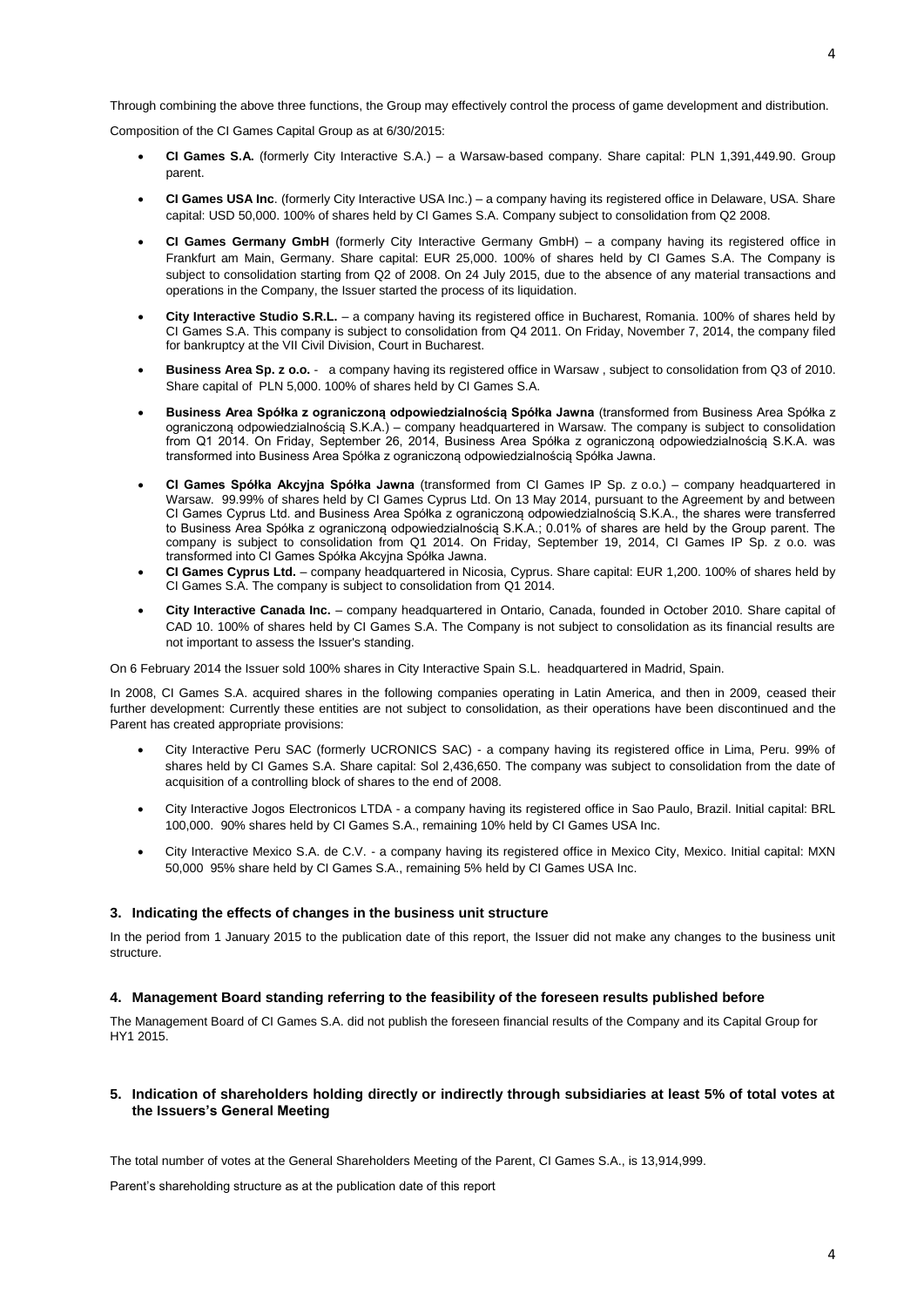| <b>Item</b>                                               | Number of<br>shares | % share in<br>capital | <b>Number of votes</b><br>at GSM | % of votes at<br><b>GSM</b> |
|-----------------------------------------------------------|---------------------|-----------------------|----------------------------------|-----------------------------|
| Marek Tymiński                                            | 6,356,357           | 45.68%                | 6,356,357                        | 45.68%                      |
| Towarzystwo Funduszy Inwestycyjnych PZU<br>Spółka Akcyjna | 772,888             | 5.55%                 | 772,888                          | 5.55%                       |
| Quercus Towarzystwa Funduszy Inwestycyjnych<br>S.A.       | 702,324             | 5.05%                 | 702,324                          | 5.05%                       |
| Other shareholders                                        | 6,083,430           | 43.72%                | 6.083,430                        | 43.72%                      |
| Total:                                                    | 13,914,999          | 100%                  | 13,914,999                       | 100%                        |

# <span id="page-6-0"></span>**6. Presentation of the Issuer's shareholdings right to shares by the Issuer's management or supervisory personnel**

| Person         | <b>Position</b>                         | As at 1 January<br>2015 (balance<br>sheet date) | Increase in shareholding<br>during the period from<br>1 January 2015 to 30 June<br>2015 | Decrease in shareholding<br>during the period from 1<br>January 2015 to 30 June 2015 | As at 31 August 2015<br>(report publication date) |
|----------------|-----------------------------------------|-------------------------------------------------|-----------------------------------------------------------------------------------------|--------------------------------------------------------------------------------------|---------------------------------------------------|
| Marek Tymiński | President of the<br>Management<br>Board | 6,356,357                                       |                                                                                         |                                                                                      | 6,356,357                                         |
| Lech Tymiński  | Member of the<br>Supervisory<br>Board   | 9,565                                           |                                                                                         |                                                                                      | 9,565                                             |

# <span id="page-6-1"></span>**7. Indication of proceedings in progress before a court, competent authority for arbitration proceedings or public administration authority**

As at the report publication date, the Issuer's Management Board has no information on the pending material proceedings (with the value exceeding 10% of the Issuer's equity) with the participation of the Parent Company and its subsidiaries.

# <span id="page-6-2"></span>**8. Information on the material transactions entered by the Issuer or its subsidiary with affiliates**

In the reporting period the Issuer did not enter any material transactions with affiliates and the ones entered did not deviate from market conditions.

# <span id="page-6-3"></span>**9. Information on the credit or loan sureties or guarantees granted by the Issuer or its subsidiary**

| <b>Borrower</b>       | <b>Total amount based</b><br>on the agreement | <b>Repayment term</b> | Loan and interest in<br>the foreign currency | Loan and interest in<br><b>PLN</b> |
|-----------------------|-----------------------------------------------|-----------------------|----------------------------------------------|------------------------------------|
| CI Games Germany GmbH | EUR 3,500                                     | 9/30/2016             | EUR 3,645.04                                 | 15.166.65                          |

# <span id="page-6-4"></span>**10. Other information which the Issuer believes is essential for assessment of its HR, asset or financial situations, financial result and change thereto, as well as information essential for assessing the Issuer's ability to satisfy its liabilities**

#### **PROFIT AND LOSS STATEMENT**

Net trading receivables of the Group in HY1 2015 reached PLN 7.5 million that is were 18.3 million lower than in HY1 2014. The major factor affecting the difference in comparable periods was the relatively high sales volume of Sniper: Ghost Warrior 2 game in HY1 2014.

For the first 6 months of 2015 the Issuer recorded the loss of PLN 2.8 million, when compared to the loss of PLN 13.4 million in the analogous period last year. The major cause of the loss was low sales volume resulting from the absence of newly released games in the reporting period.

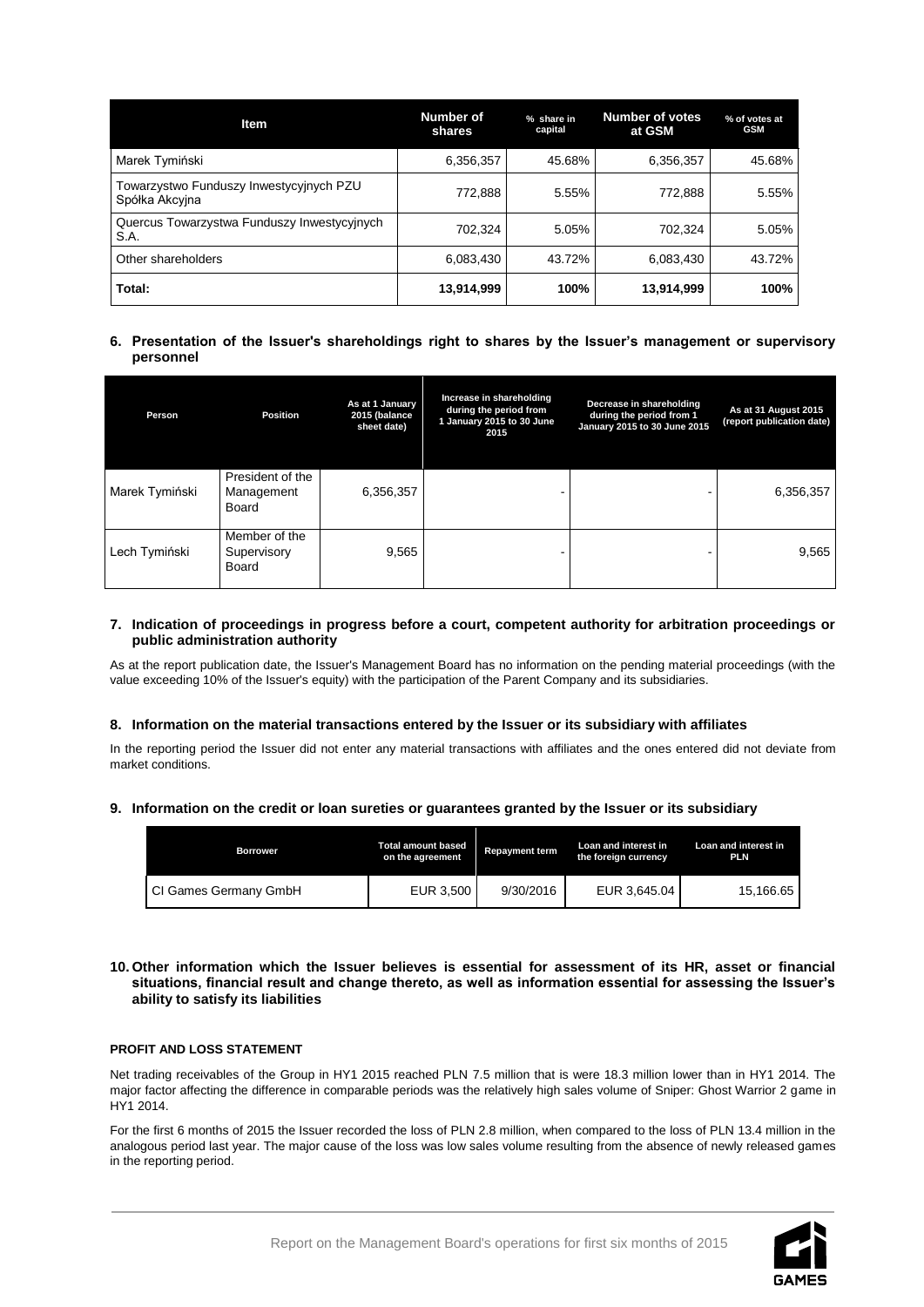#### **BALANCE SHEET**

The balance sheet total of CI Games Capital Group as at 30 June 2015 was PLN 92.5 million that is PLN 294 thousand less than on 30 June 2014.

The fixed assets reached PLN 62.6 million in the balance sheet as at 30 June 2015 and were 6% lower when compared to the value as at 30 June 2014. The difference stems from the changed progress of works on the new game titles and the games sales volume, not depreciated so far.

The Group current assets as at 30 June 2015 reached PLN 29.9 million and were 14% higher when compared to the comparable period which resulted primarily from the receivable level decrease by PLN 2.5 million and cash increase by PLN 6.1 million.

The Group equity as at 30 June 2015 was PLN 80.3 million which means 19% (PLN 12.9 million) increase when compared to 30 June 2014. The increase in equity results primarily from the loss of PLN 13.4 million generated in HY1 last year.

The Group liabilities as at 30 June 2015 reached PLN 12.2 million and dropped by PLN 13.2 million when compared to the liabilities as at the end of June 2014. This resulted primarily from repayment of bank loans.

#### **CASH FLOWS**

The net cash flow on operating activities in the reporting period was PLN 13.9 million and largely resulted from the decrease in the trade receivables.

Net cash flow on investment activity was negative and reached PLN -10.2 million. The investment cash flows were most affected by the expenses related to the development works connected with creating SNIPER: GHOST WARRIOR 3 game.

Net cash flow on financial activity was negligible and reached PLN -41 thousand.

Cash as at the end of the reporting period was PLN 13.1 million and was PLN 6 million higher than as at the end of the comparable period.

#### **HEDGING TRANSACTIONS**

As at 30 June 2015 the Group had open hedging transactions (buying currency for the expenses related to game production) of forward type as below:

| <b>Settlement date</b> | currency   | amount in the<br>foreign currency | <b>PLN amount</b> |
|------------------------|------------|-----------------------------------|-------------------|
| 30 July 2015           | USD        | 437,380.00                        | 1,648,441.48      |
| 31 August 2015         | USD        | 158,730.00                        | 598,761.31        |
| 30 September 2015      | <b>USD</b> | 128,700.00                        | 486.048.42        |
| 30 October 2015        | USD        | 128,700.00                        | 486,717.66        |
|                        | Total:     | 853,510.00                        | 3,219,968.87      |

#### **INCENTIVE PROGRAM FOR KEY EMPLOYEES AND ASSOCIATES OF THE COMPANY, INCLUDING MANAGEMENT BOARD MEMBERS**

On 28 April 2015 the Ordinary General Meeting of Shareholders adopted a resolution on the conditional increase in the Company initial capital by no more than PLN 50,000.00.

The conditional increase in the initial capital of the Company will take place by issuing no more than 500,000 subscription warrants B class entitling to acquire no more than 500,000 F class shares for the nominal price of PLN 0.10 each and the issue price of PLN 7.02 each. One warrant entitles to acquire one F class share. All warrants were issued at the same time. B class subscription warrants were emitted free of charge; they are dematerialized.

The conditional increase in the Company initial capital was connected with the Incentive Program for the key employees and associates of the Company, including the Management Board Members. The initial capital increase was accompanied by excluding the right to acquire newly issued shares for the existing shareholders of the Company in whole.

The allotment of B class warrants and F class shares within the Incentive Program will take place in three stages, each of them connected with the marketing of the new games published by the Company starting from 2016. Pursuant to the authorization by the Ordinary General Meeting of Shareholders, the detailed terms and conditions of the Incentive Program and the group of its participants for each of the three stages shall be determined by the Company Supervisory Board by way of an appropriate resolution.

On 25 May 2015, pursuant to the authorization of the Ordinary General Meeting of Shareholders on 28 April 2015, the Company Supervisory Board adopted a resolution imposing the Incentive Program Rules and appointed people eligible to participate in the First Stage of the Incentive Program, attended by the key employees and associates of the Company, excluding Management Board Members according to the composition as at the date when the said resolution was adopted by the Company Supervisory Board. Within the first stage of the Incentive program 115,000 subscription warrants will be issued, allowing in the future for the acquisition of 115,000 series F shares.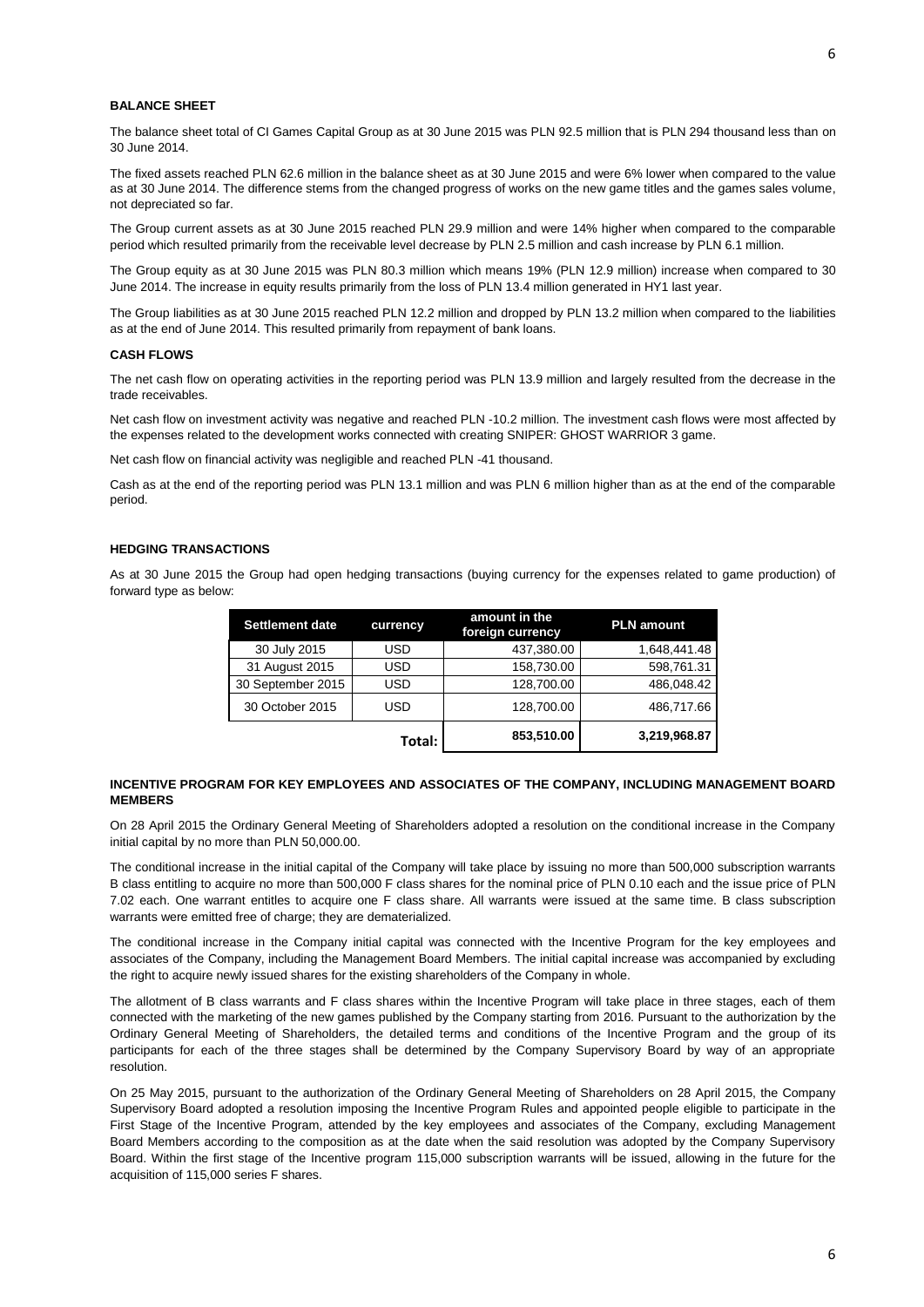#### **LOAN LIABILITIES**

On 27 May 2015 CI Games S.A. executed two loan agreements with Powszechna Kasa Oszczędności Bank Polski Spółka Akcyjna: overdraft facility and open-end current loan agreements with the total value of PLN 15,000,000.00 (say: fifteen million PLN). Both agreements have been concluded for the period of two years.

Earlier, on 27 February 2015 the reverse factoring agreement in Alior Bank S.A. expired, while on 31 March 2015 the loan agreement with Bank Spółdzielczy in Ostrów Mazowiecka expired.

## **MANAGEMENT BOARD EXTENSION**

On 24 June 2015 the Company Management Board appointed Mr Łukasz Misiurski and Ms Monika Rumianek to be Company Management Board Members.

<span id="page-8-0"></span>**11. Indication of factors which, in the opinion of the Issuer, may have an impact on the financial results achievement by the company in the future**

#### **THE MOST IMPORTANT EXTERNAL RISK FACTORS FROM THE ISSUER'S PERSPECTIVE ARE AS FOLLOWS:**

#### **Risk related to the macroeconomic situation**

The computer gaming market where CI Games Capital Group operates is characterized by high competitiveness, rapid technological changes and changing consumer interests. An important factor affecting the activity negatively is the macroeconomic fluctuations in particular markets. To reduce the risk, the Group has developed its activity globally. In recent years, the entertainment sector has developed dynamically and it is estimated that the video gaming market value has exceeded the one of the film sector.

#### **Competition risk**

The Capital Group operates on the market where the major position is held by companies with strong, established reputation. The Group is using its most important advantages effectively: the experienced team, global distribution network, cost advantage connected with lower profitability threshold when compared to other, much bigger producers. Flat organizational structure, on the other hand, provides an advantage of flexibility and quick operations.

#### **Trend change risk**

CI Games Capital Group operates in the area of new technologies and virtual entertainment where the product life cycle is relatively short. It is impossible to exclude the risk of the emergence of new solutions which may cause the offered products are no longer attractive and fail to generate the desired earnings. To reduce the risk, the strategy of following the trends and offering verified products on the market, recognized by buyers, on the market. The trend setting strategy would be more expensive and risky.

The main activities of the Group in this direction are based on regular monitoring of the market with respect to the development of new technologies (e.g. 3D) and entering segments created by the newly-created consoles, mobile devices and the Internet.

The number of projects implemented ensures a versatile offer and reduces market risk.

#### **Risk of amended legal and tax regulations**

The Issuer's activity can be threatened by very frequent amendments to the legal and tax regulations in Poland and worldwide. This refers to the regulations and interpretations of regulations related to the intellectual property protection, capital market, labour and social security law, tax law or commercial law regulations. In some countries, the subject of prohibiting the marketing of video games with violence is recurring frequently. There is a risk of amending the regulations in some states where the Capital Group offers its products which could adversely affect the Group results.

The Group has carried out action to eliminate the risk by cooperating with specialized legal offices worldwide and product third party liability insurance for the entire publication catalogue.

#### **FX risk**

In the first six months, most revenues of the Capital Group were generated in two currencies: EUR and USD. The parent company protects itself from the FX risk by contracting liabilities in those currencies.

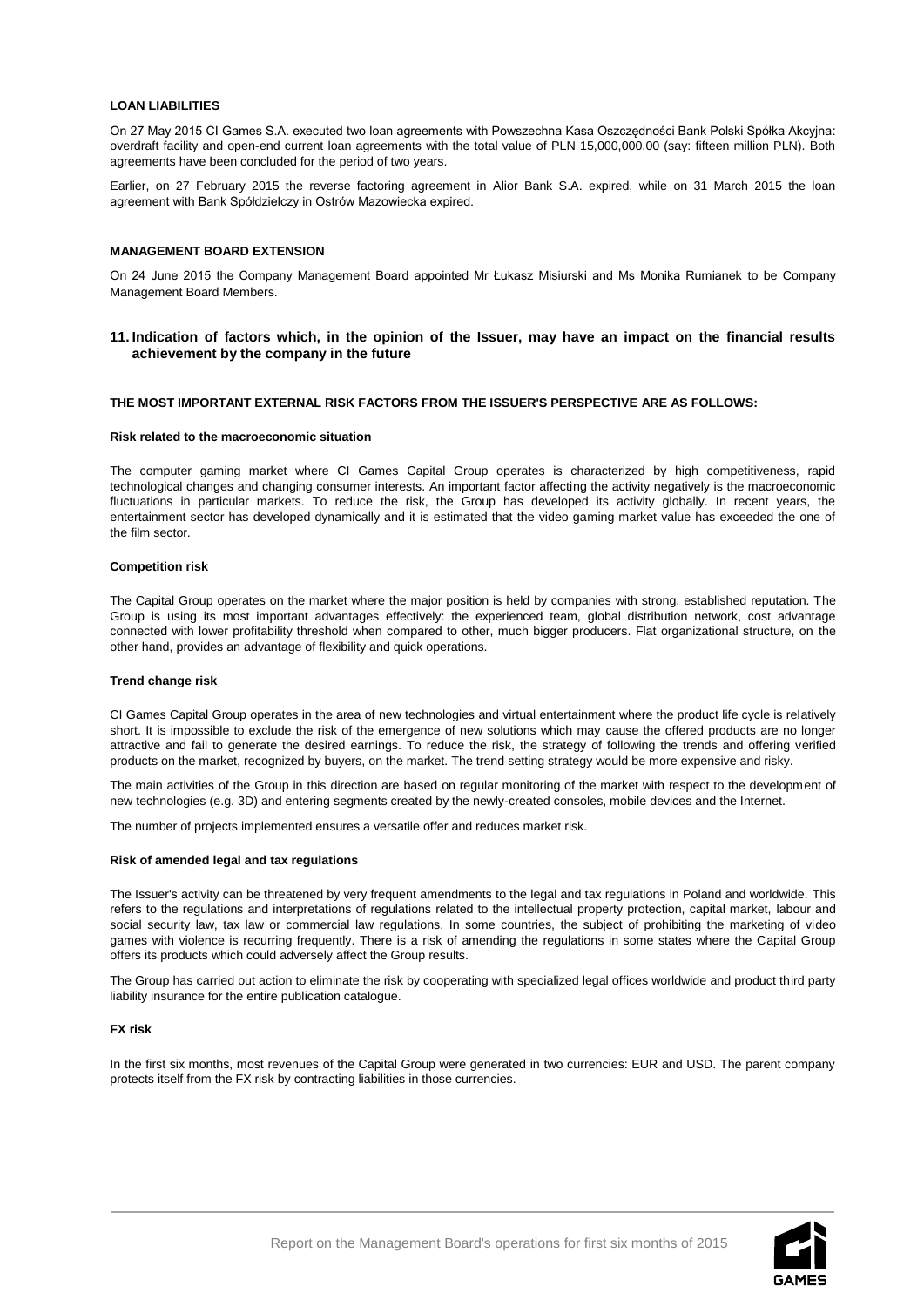#### **THE RISK FACTORS RELATED DIRECTLY TO THE GROUP ACTIVITY INCLUDE:**

#### **Risk related to losing key employees**

The Group success largely depends on the knowledge and expertise of the employees. This is characteristic of video game producers, for whom the intellectual values are of key importance. It is difficult to hire qualified specialists in this sector. The recruitment of new workers entails their onboarding which causes lower efficiency of work for some time.

#### **Risk related to losing key customers**

The commercial activity is based on the developed retail chain channels and Poland and close cooperation with foreign distributors headquartered worldwide. There is a risk that the distribution agreement can be dissolved or bankruptcy declared for the distribution channels being formal buyers of goods and for whom the Group is a creditor. To minimize the possibility of losses, the Parent Company has subsidiaries on all the most important markets, such as e.g. U.S., the tasks of which are to expand the distribution opportunities and cooperate with the distributors closely.

#### **Supplier-related risk**

One of the supplier-related risk categories is the introduction of titles to specific console platforms and cooperation with their owners during their certification process. The failure to obtain a certificate and the likelihood of terminating publishing agreements for consoles are the two major risk components which actually exist and can affect the Capital Group financial results. It should, however, be stressed that the Issuer makes effort to carry out and satisfy all the liabilities stemming from the agreements between those entities and the Issuer and their subsidiaries. The payments related to publishing console games are the major amount of the trade payables of the Group in the reporting period and are made in due time.

#### **Risk related to the development plan implementation**

The growing costs of game production can cause increased demand for external financing. CI Games S.A. parent company is able to obtain financing from the financial sector - if it becomes necessary to finance other projects.

#### **Risk related to the offered products**

The video gaming market is stimulated by expectations related to new products' release. There is a risk that some products will be finished later than planned. This can negatively affect the generated cash flows and financial result in particular periods.

The external factors likely to postpone the new release date are connected with the determination of time required to complete the game production process so as it meets quality requirements. Issuing a game not meeting high standards adopted by the Group could adversely affect the earnings from the sales of a specific product, but also impair its image.

An external factor likely to affect the decision to postpone the release is the market situation as it is an important aspect of the decision-making process to issue the game when the competition of other products is the lowest. Another important factor is the suppliers' delay to prepare the ordered game components in time.

Postponing the release date is frequently connected with a marketing aspect of a "long-awaited game" which contributes to building the product image.

Another aspect is the risk of making a claim concerning copyright to the games, their components, logos or registered names for particular products vis-a-vis some company belonging to the Capital Group. Especially the activity in the U.S. is exposed to such a risk due to the stricter legislation. To avoid losses on that grounds, the Capital Group uses the support of legal offices specializing in the intellectual property protection and registers the trademarks for its products. Making such an application to protect the trademarks in the entire European Union and other countries worldwide, it is necessary to verify its presence on particular markets and assess the risk of violating third party copyright.

#### **Liquidity risk**

The Capital Group is exposed to high liquidity risk. To protect against the buyers' insolvency risk, their financial standing is analyzed and the receivables inflow is constantly monitored. The parent company is able to obtain financial resources in the form of a bank debt or issue of financial instruments.

# **MARKET OPPORTUNITIES AND PROSPECTS**

In autumn this year the Issuer is planning to release the LORDS OF THE FALLEN game for mobile phones and tablets. The game will be distributed in a Free to Play model, with the earnings generated from micropayments and ads.

At present the Issuer is working on the game called SNIPER: GHOST WARRIOR 3, belonging to the First Person Shooter type, targeted for the new generation consoles: PlayStation®4 and XboxOne® as well as PCs. The game release is planned for 2016. The Company carries out active promotion e.g. by participating in the largest computer gaming fair E3 in the U.S. and Gamescom in Germany, as well as by the social media.